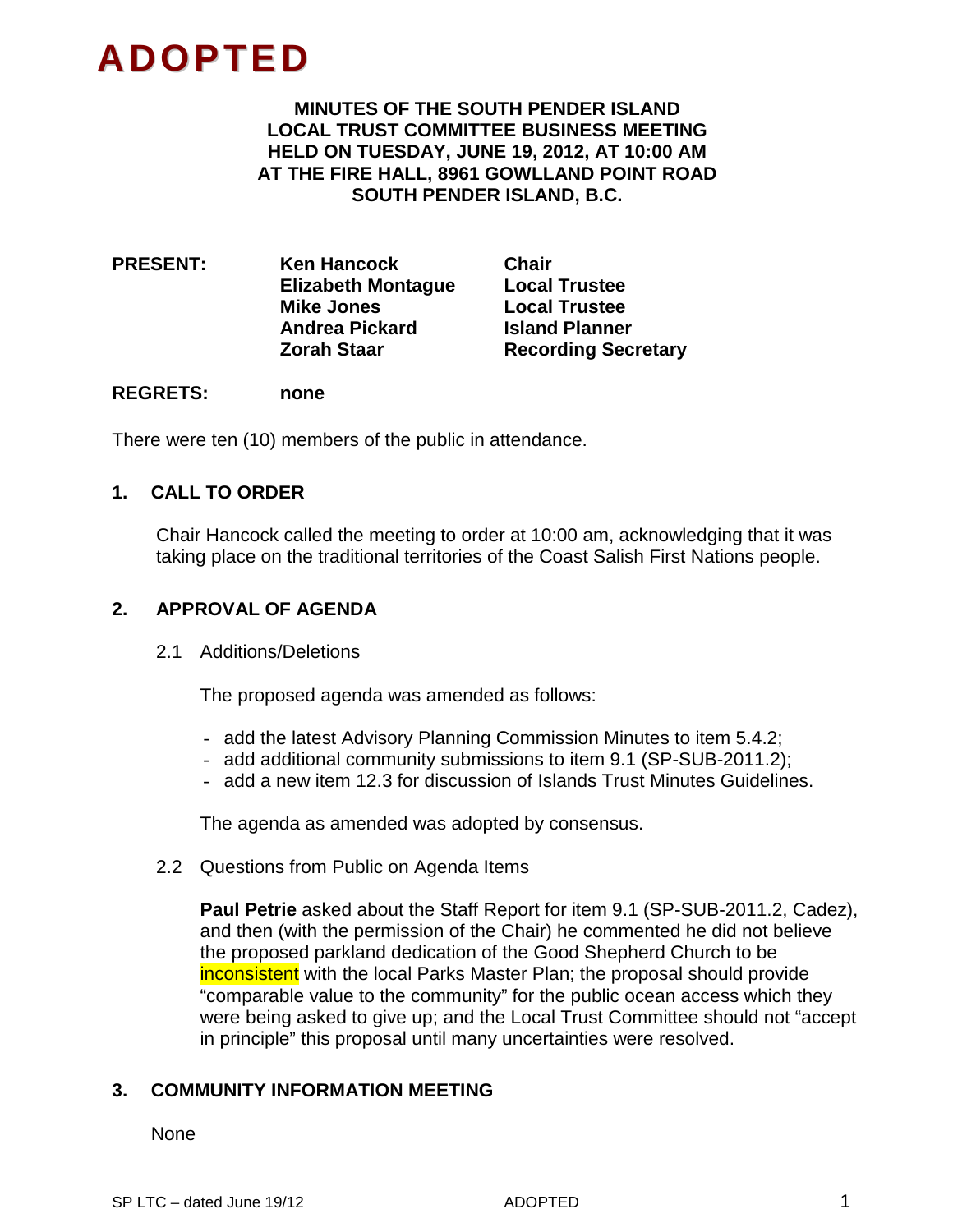# **4. PUBLIC HEARINGS**

None

# **5. PREVIOUS MEETINGS**

- 5.1 Local Trust Committee Minutes for adoption
	- 5.1.1 Minutes of April 10, 2012 Local Trust Committee Business Meeting

It was noted that the April 10, 2012 Local Trust Committee Minutes had already been approved by Resolution-without-meeting.

5.2 Public Hearing Records and Community Information Meeting Notes

None

5.3 Section 26 Resolutions-without-meeting

Planner Pickard said there had been Resolutions-without-meeting to approve Local Trust Committee Minutes, and to allow posting of the May 4, 2012 draft Advisory Planning Commission Minutes on the Islands Trust website.

- 5.4 Advisory Planning Commission/Task Force Minutes
	- 5.4.1 Advisory Planning Commission Minutes of May 4, 2012
	- 5.4.2 Advisory Planning Commission Minutes of June 1, 2012

The Local Trust Committee received the Advisory Planning Commission Minutes of May 4 and June 1, 2012 (for further discussion under 9.1).

# **6. BUSINESS ARISING FROM THE MINUTES**

6.1 Follow-up Action Report

Planner Pickard reviewed the available Follow-up Action Report, regarding completed or ongoing work items.

# **7. DELEGATIONS**

None

# **8. CORRESPONDENCE**

8.1 Z. Staar letter dated May 21, 2012, re: Pender Community Transition (PCT) Funding Request

Trustee Montague said that the work of Pender Community Transition (PCT) was in line with Islands Trust goals of decreasing greenhouse gas emissions and increasing local food security.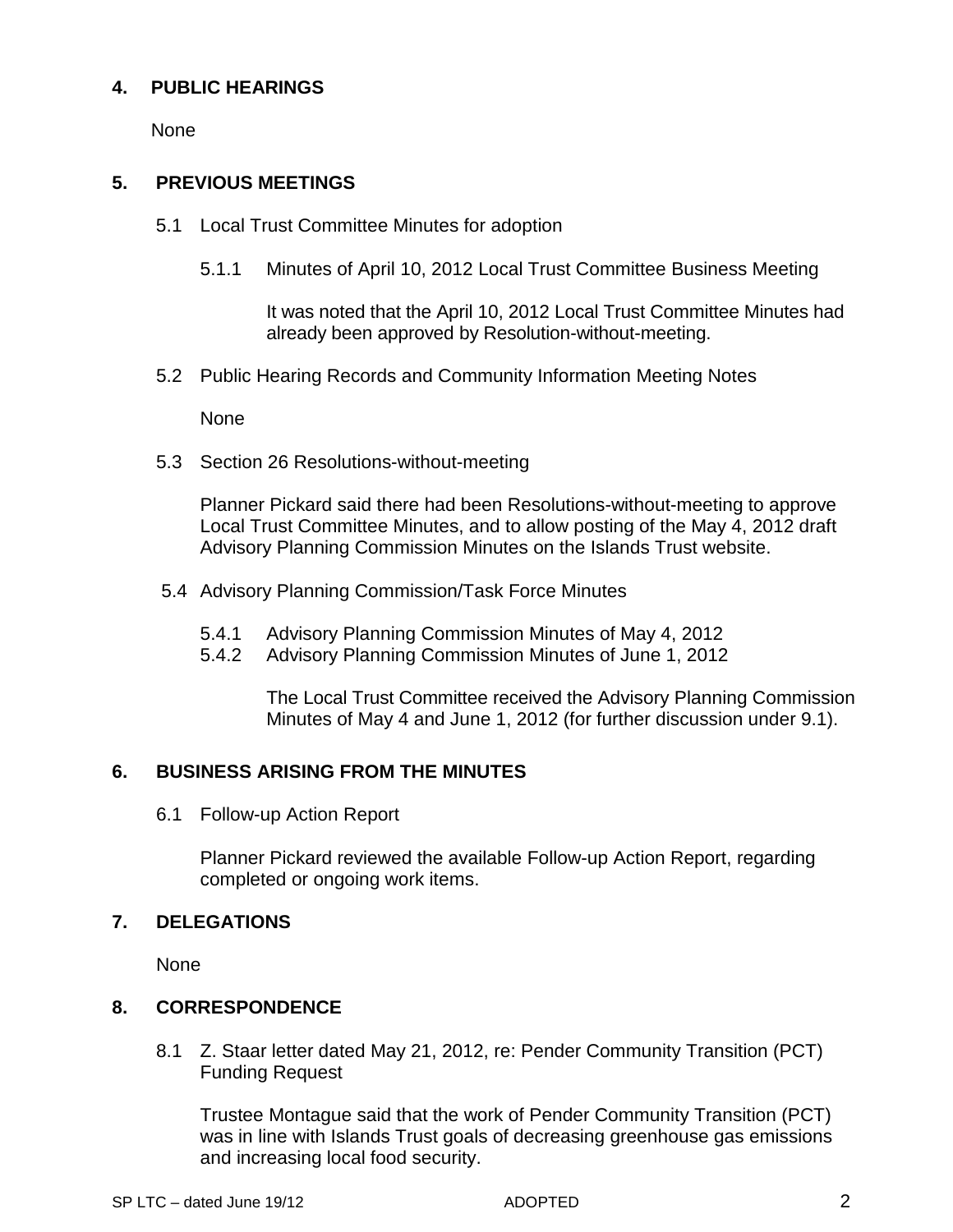Chair Hancock said that the Local Trust Committee could not provide funding per se, but could purchase reports on activities consistent with the Work Program.

Resolution SP-LTC-30-12

It was Moved and Seconded that the South Pender Island Local Trust Committee add an item to the Projects List of the Work Program, entitled "Community Transition & Resilience" and described as: "support ongoing development of community transition and resilience to worldwide challenges such as climate change, peak oil, and food security".

# **CARRIED**

# Resolution SP-LTC-31-12

It was Moved and Seconded that the South Pender Island Local Trust Committee allocate \$200 towards the purchase of a series of reports from Pender Community Transition (PCT) regarding their activities in the coming year.

# **CARRIED**

# 8.2 W. Scholefield email dated May 24, 2012, re: SP-SUB-2011.2 (Cadez)

The above email was received, and would be included under item 9.1.

# **9. APPLICATIONS, PERMITS, AND REFERRALS**

# 9.1 SP-SUB-2011.2 (Cadez)

Planner Pickard noted the June 5, 2012 Staff Report and related community submissions and Advisory Planning Commission minutes. She commented that SP-SUB-2011.2 (Cadez) was an application for a 4-lot subdivision, involving a proposed parkland dedication of the Good Shepherd Church; the Pender Parks Master Plan allowed for heritage parks, but envisioned a public ocean access for the subdivision property; the Trustees could reject the Church proposal, or accept it in principle on the understanding that various details had to be worked out before Local Trust Committee final approval.

Trustee Montague said that the community had come out very strongly in favour of preserving the Good Shepherd Church.

However, there were a number of conditions to be satisfied first, including: confirming that the Church could be purchased from the Anglican Diocese, or perhaps gifted back to the community; removing the title restriction re: only Anglican Church use; providing water and a bathroom; creating a community organization to manage the project; and confirming the provision of funds from the applicants (e.g. for renovation and maintenance) in an amount of comparable value to a public ocean access.

Chair Hancock said that for the Church to be renovated as a public building, it would have to be brought up to Building Code standards (likely including water and septic), which might be cost prohibitive.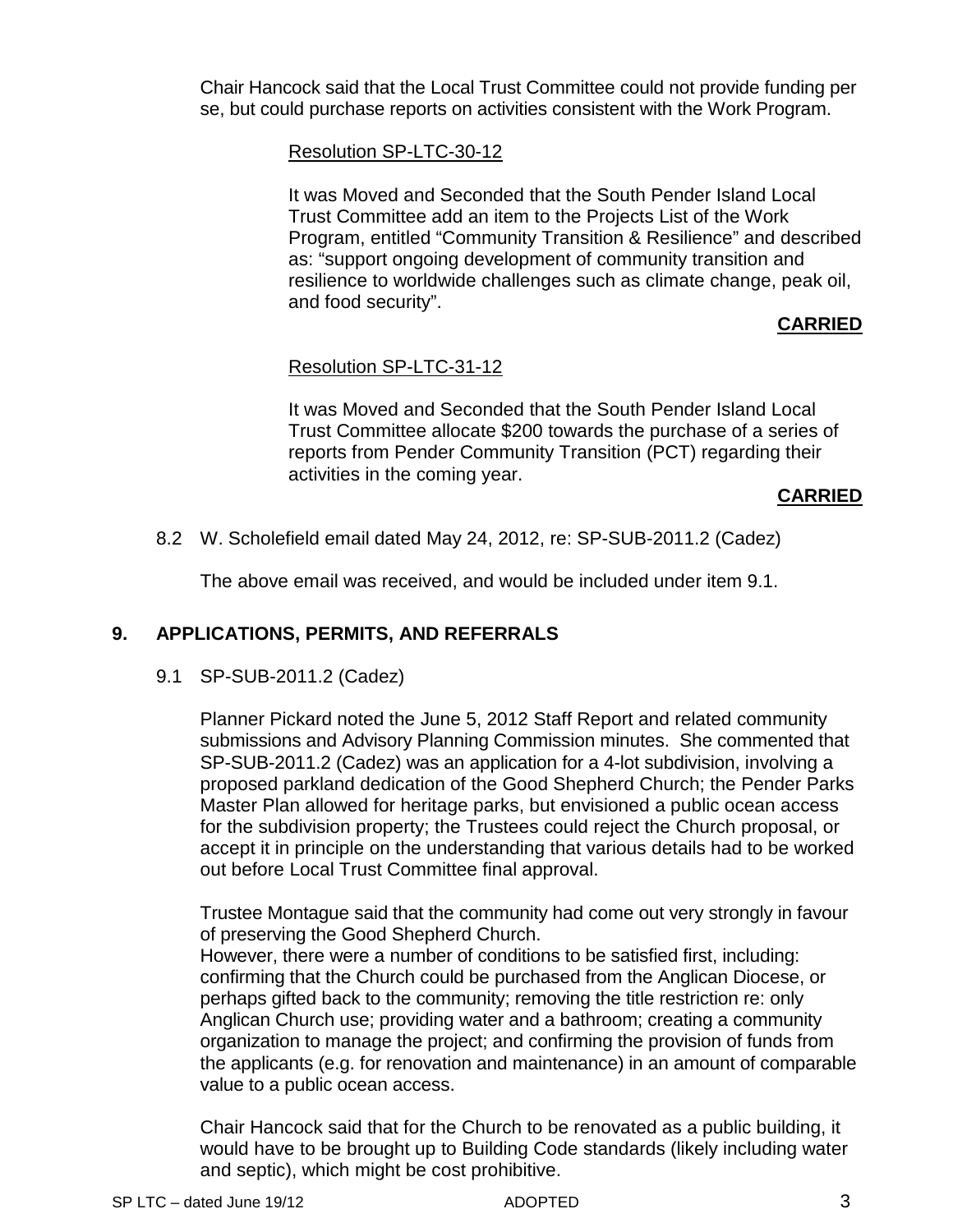In addition, there had been other special CRD parks initiated with the keen support of a local non-profit organization (e.g. for skateboarding), but then it was key for this support to continue. Local parks in this region had to be owned by the CRD, with management delegated to a volunteer Parks & Recreation Commission.

Trustee Jones commented that to give up the park dedication of a public ocean access trail would require something significantly more beneficial to the community; the Advisory Planning Commission's suggested conditions (from their June 1, 2012 meeting) were very helpful, but sewer and water facilities should be confirmed rather than just investigated; if the subdivision applicants were willing to acquire the Good Shepherd Church, renovate it to Code, and provide a 10-year maintenance fund, then Jones believed this was worth more to the community than another public ocean access trail.

Trustee Montague noted that the Church included a Memorial Garden, which would understandably limit activities there. . However, there had been many good suggestions about appropriate community uses. Also, the Pender Islands Parks & Recreation Commission had limited capacity to manage the site, so a new community organization to help manage seemed necessary, perhaps assisted by the CRD. Following the recommendation of the APC, Trustee Montague indicated that she would support a motion to accept the proposal in principle with the understanding that the list of conditions set out in the APC's recommendation must be met before the application moves forward.

Further regarding the applicants needing to provide "comparable value" to a public ocean access, the Trustees discussed how South Pender no longer accepted cash-in-lieu of park dedication (in part because of the limitations of the legislative formula applied). They noted that the current proposal was not considered cash-in-lieu, but rather a unique form of park dedication.

**Howard Airey** was present on behalf of the applicants, and he described what they had already spent to acquire and improve the property. He also said that to be able to create two new oceanfront lots through subdivision was not worth as much as people might think, due to the property including a high bluff.

#### Resolution SP-LTC-32-12

It was Moved and Seconded that the South Pender Island Local Trust Committee considers the parkland proposal involving the adjacent Church property for application SP-SUB-2011.2 (Cadez) to be acceptable in principle, subject to a number of conditions being satisfied, including but not limited to the following:

- 1. Ensuring that condition D1109011 registered on title (which limits the Church property to Church of England use) is removed;
- 2. Ensuring that there is an agreement between the applicants and the Anglican Church for purchase of the Church property;
- 3. Confirming that the Pender Islands Parks & Recreation Commission is consulted and that their recommendation is considered;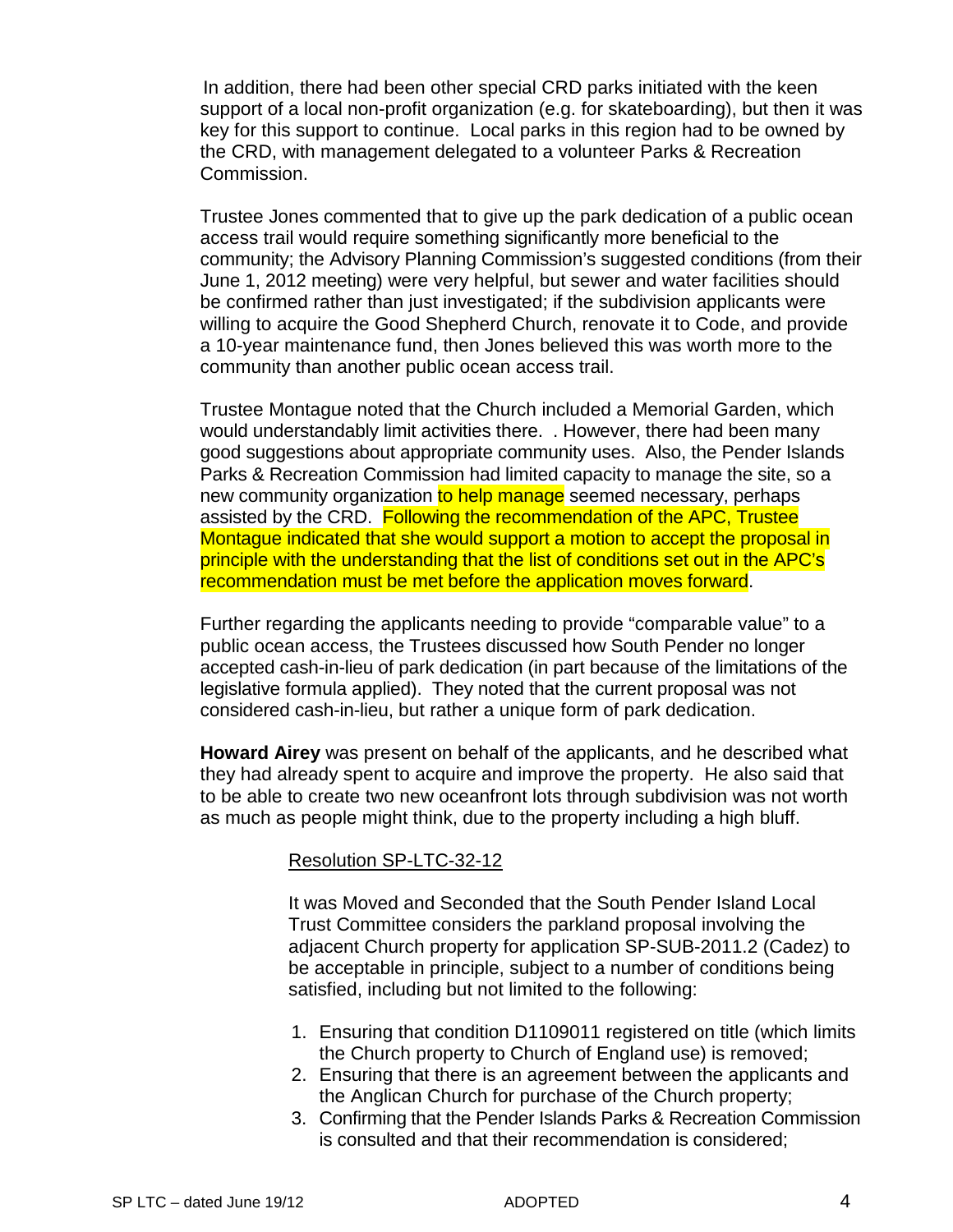- 4. Confirming specific details of the Church renovation, including the provision of sewer and water facilities, the cost of which will be borne by the applicants;
- 5. Establishing the value of a maintenance fund to maintain the Church for a period of 10 years which will be borne by the applicants;
- 6. Dedicating the Church property to the Capital Regional District as park land for the community;
- 7. Transferring management of the property and the maintenance fund to a body agreed to by the South Pender Island LTC and the Capital Regional District.

**CARRIED (All in favour)**

# Resolution SP-LTC-33-12

It was Moved and Seconded that South Pender Island Local Trust Committee, regarding application SP-SUB-2011.2 (Cadez), direct Staff to initiate a process to work with the stakeholders, to develop a more detailed proposal to be considered by the Committee.

# **CARRIED**

9.2 Referral of Proposed North Pender Bylaw No. 191

Planner Pickard reviewed the May 1, 2012 Bylaw Referral Form, which sought comment on a proposed North Pender Island Bylaw No. 191. This bylaw would rezone to a particular property to allow an ocean-based geoexchange system for heating and cooling, with no apparent negative environmental impact.

Resolution SP-LTC-34-12

It was Moved and Seconded that the South Pender Island Local Trust Committee inform the North Pender Island Local Trust Committee that their interests are unaffected by Proposed Bylaw No. 191.

# **CARRIED**

# **10. LOCAL TRUST COMMITTEE PROJECTS**

10.1 Community Survey

Planner Pickard noted the Staff Memorandum dated June 6, 2012, and the updated Community Survey results, commenting that this was an online survey using Survey Monkey software, initiated on May 18, 2012, with an invitation in the newsletter to South Pender residents; that so far there had been 17 responses, which provided some input (described) but it was not statistically representative; the survey had 27 questions on themes relating to South Pender Islands Trust issues (e.g. proposed Land Use Bylaw amendments, Shoreline Development, etc.).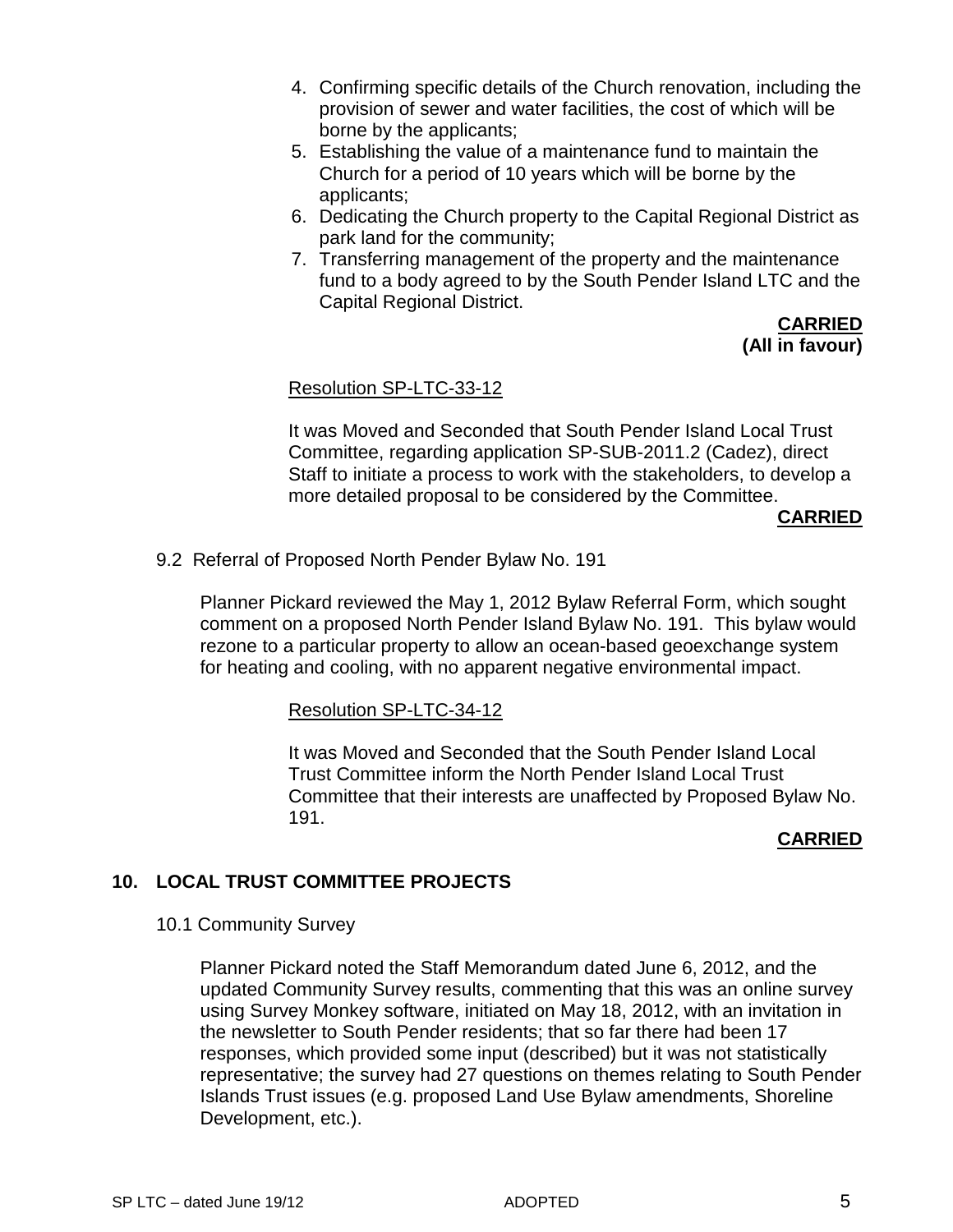Trustee Montague noted that not everyone on South Pender was internetsavvy, and perhaps we should try a mail-out survey with options for response.

Trustee Jones felt that the Community Survey had been a worthwhile experiment, and that as people became more familiar with the process, they might be more likely to respond.

To obtain a more significant sampling, the Trustees agreed by consensus to set a deadline for the existing Community Survey of August 28, and to make further efforts to encourage people to respond (i.e. using the Islands Trust email subscriber list, Pender Post, etc.).

10.2 Land Use Bylaw Review 2012

Planner Pickard referred to the June 7, 2012 Staff Report, which attached a draft bylaw to amend the South Pender Island Land Use Bylaw (LUB). She said that Draft Bylaw No. 111, contained the LUB amendments from the list which was previously discussed by the Trustees, plus a proposed definition for an ocean-based geoexchange system. Initial results of the Community Survey's questions about LUB amendments might lead the Trustees to make further revisions to Bylaw No. 111.

The Trustees discussed some additional revisions, considering what flowed out of the Official Community Plan Review, the survey, other community feedback, and also potential impacts of future development.

#### Resolution SP-LTC-35-12

It was Moved and Seconded that the South Pender Island Local Trust Committee direct Staff to revise Draft Bylaw No. 111, to include, limiting the maximum floor area of principal dwellings to 375 square metres and allowing attached dwellings where 2 or more are already permitted on a lot.

# **CARRIED**

It was noted that 375 square metres equals 4,036 square feet, and "attached dwellings" means a form of duplex. The Trustees agreed that Draft Bylaw No. 111, would be considered further at their next meeting on September 18, 2012.

#### 10.3 Shoreline Review

Planner Pickard referred to the June 7, 2012 Staff Report commenting that the recent Community Survey included some feedback about shoreline issues; that both the South and North Pender Island Local Trust Committees had initiated Shoreline Review projects; Trust Council was supporting new integrated watershed and shoreline mapping; and that there were various ways in which South Pender might now choose to proceed.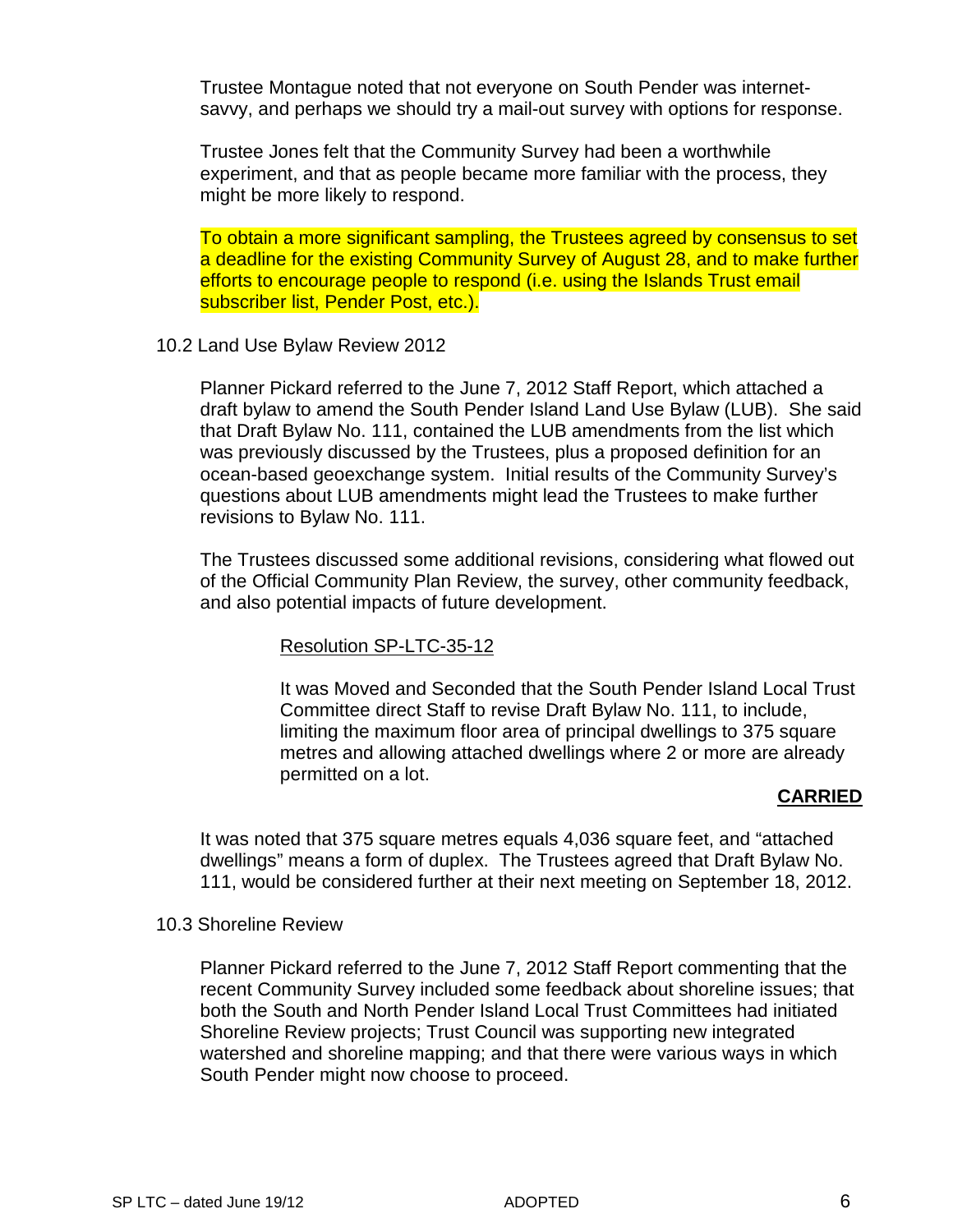Resolution SP-LTC-36-12

It was Moved and Seconded that the South Pender Island Local Trust Committee direct Staff to report back with a draft scope, timeline, budget, and workplan for advancing the Shoreline Review, based on three phases: information gathering; education and consultation; and implementation.

# **CARRIED**

Planner Pickard said that she would follow-up by emailing a detailed Staff Report to Trustees as soon as possible.

The Trustees agreed by consensus that shoreline issues should be a focus of the upcoming joint meeting with the North Pender Island Local Trust Committee (along with Ministry of Transportation & Infrastructure issues, and a few other matters).

Chair Hancock noted that shoreline mapping was shifting from a geologic approach to a more ecosystem-based orientation. Also, the Pender Islands Conservancy Association together with Parks Canada were having a shoreline ecosystem educational event, at the Pender Community Hall on October 13.

# **11. REPORTS**

- 11.1 Work Program Reports
	- 11.1.1 Adopted Policies and Standing Resolutions; and Objectives

See available report.

11.1.2 South Pender Island Local Trust Committee Work Program

See item 8.1 re: amending the Work Program.

- 11.2 Applications Report
	- 11.2.1 South Pender Island Applications Report

Planner Pickard reviewed the available Applications Report.

- 11.3 Expense/Budget Reports
	- 11.4.1 Trustee and Local Expenses

See available report.

11.4 Bylaw Enforcement

SP LTC – dated June 19/12 **ADOPTED** 6 ADOPTED 7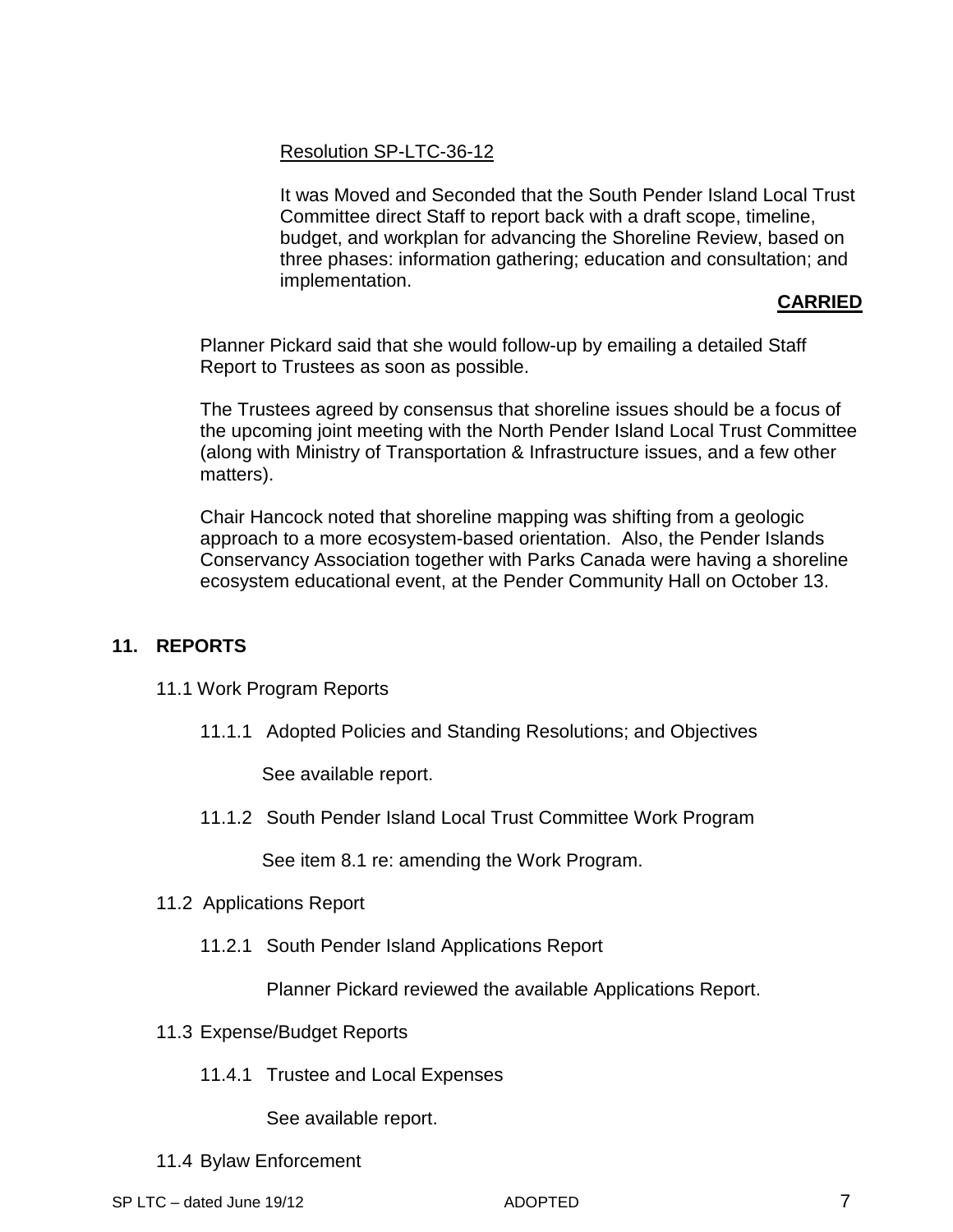There was no Bylaw Enforcement report.

11.6 South Pender LTC Web Page

The Trustees agreed to publicize the Community Survey deadline of August 28, as well as posting the survey results after that deadline, and removing some older items from the webpage.

# 11.7 Chair's Report

Chair Hancock commented the recent Islands Trust Council meeting at the Pender Community Hall had been very successful; that this included a lovely event hosted by the South Pender Trustees. Meaningful motions were passed regarding advocacy on oil spill and tanker issues; and this would be followed up at the September meeting of the Union of BC Municipalities.

# 11.8 Trustee Reports

Trustee Montague found the recent Trust Council Meeting to be very productive, including taking a strong position against the pipelines that would increase tanker traffic on our coast. She also acknowledged the decision to grant a Community Stewardship Award to Penderite Margot Venton, for her legal work supporting Orca protection.

Trustee Jones acknowledged the high percentage of **Trustees** who supported greater marine protection, and also the impact when he recently took 4 Island Trustees to an oil spill emergency exercise. A movie about the Enbridge pipeline's path ("On the Line") was being shown on Pender tomorrow (June 20).

# **12. OTHER BUSINESS**

- 12.1 Upcoming Meetings
	- 12.1.1 Next Local Trust Committee Business Meeting

The next Local Trust Committee Business Meeting was scheduled for Tuesday, September 18, 2012, at 10:00 am at the South Pender Fire Hall.

12.2 Road Assessment for NZEV

Planner Pickard referred to the Staff Memorandum dated June 6, 2012, regarding new possibilities to have local roadways approved for the use of Neighbourhood Zero Emission Vehicles (NZEV), i.e. small electric vehicles.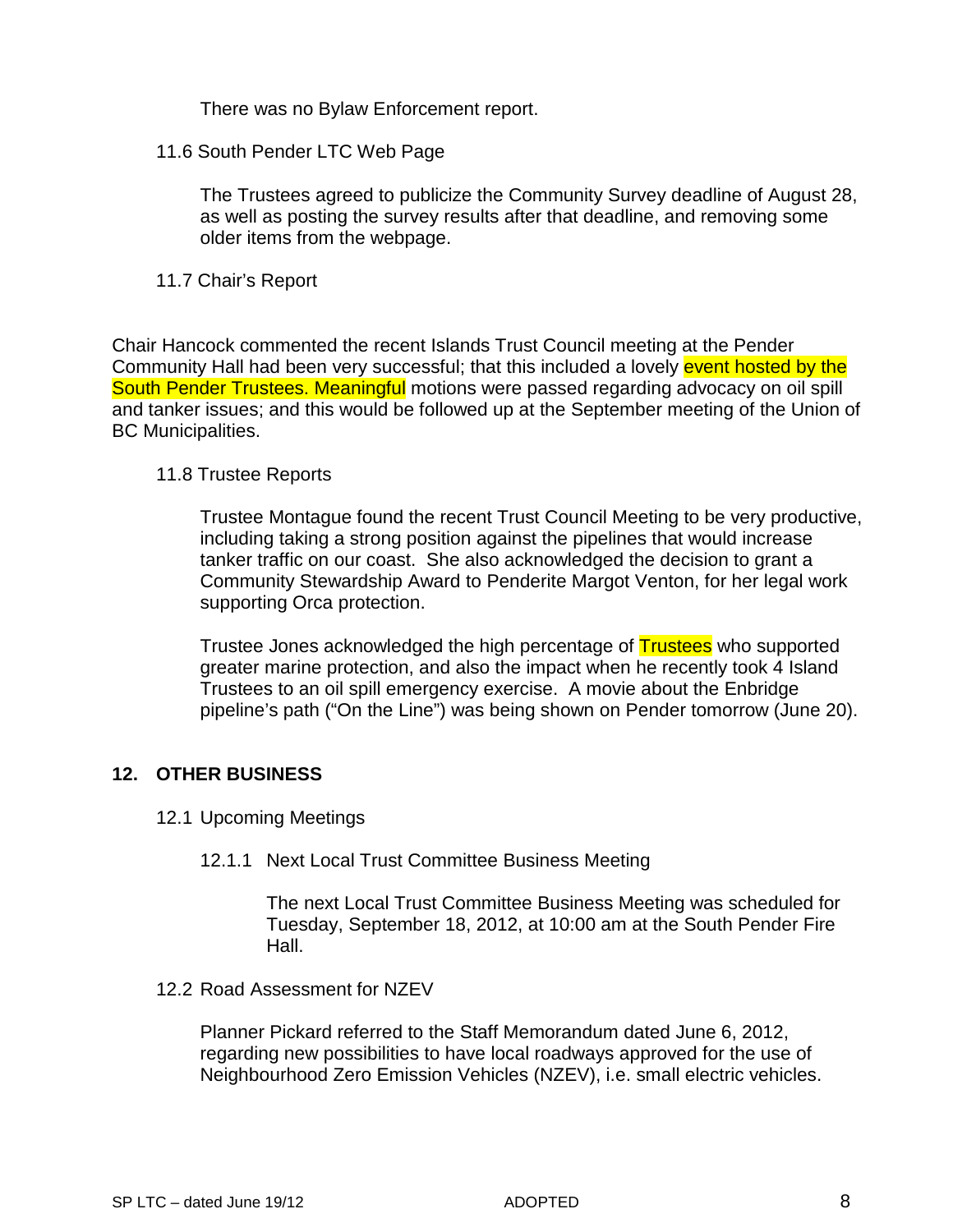# Resolution SP-LTC-37-12

It was Moved and Seconded that the South Pender Island Local Trust Committee direct Staff to include all South Pender roadways in the application to the Ministry of Transportation & Infrastructure for a road assessment to allow Neighbourhood Zero Emission Vehicles.

# **CARRIED**

#### 12.3 Islands Trust Minutes Guidelines

Chair Hancock referred to the former "Local Trust Committee Minutes Guidelines", and the new "Islands Trust Minutes Guidelines" just approved by Trust Council (and now to be implemented, including the new E-Scribe system). In the interim, Hancock commented that unless the Local Trust Committee had asked the Advisory Planning Commission to conduct a broad public consultation, their minutes should summarize their own discussions, and not attach submissions by themselves or others; these additional submissions (even by APC Members) should be sent directly to the Local Trust Committee; other than at a formal Public Hearing, community members who commented at an Islands Trust meeting were not required to give their names. However, if they did give their name, this may or may not be recorded in the minutes' summary of the discussion. Chair Hancock said that he would try to attend the next Advisory Planning Commission Meeting, if this was helpful.

# **13. TOWN HALL MEETING**

**Buffy Paterson** thanked the Trustees for their time and patience working on community issues.

**John Rumble** said he had heard that Advisory Planning Commission (APC) meetings could be held without notice to the public.

Planner Pickard responded that the APC operated somewhat independently of Islands Trust Staff, with the local APC Secretary posting a notice of upcoming meetings (on the South Pender Fire Hall Bulletin Board and elsewhere).

It was suggested that after an APC referral had been made, interested people contact one of the APC Members, and also subscribe to the Islands Trust email list.

Chair Hancock said that the new E-Scribe system (to be implemented) would hopefully make it easier for Advisory Planning Commission and other Islands Trust meeting notices, agendas, and minutes to be made available to the public.